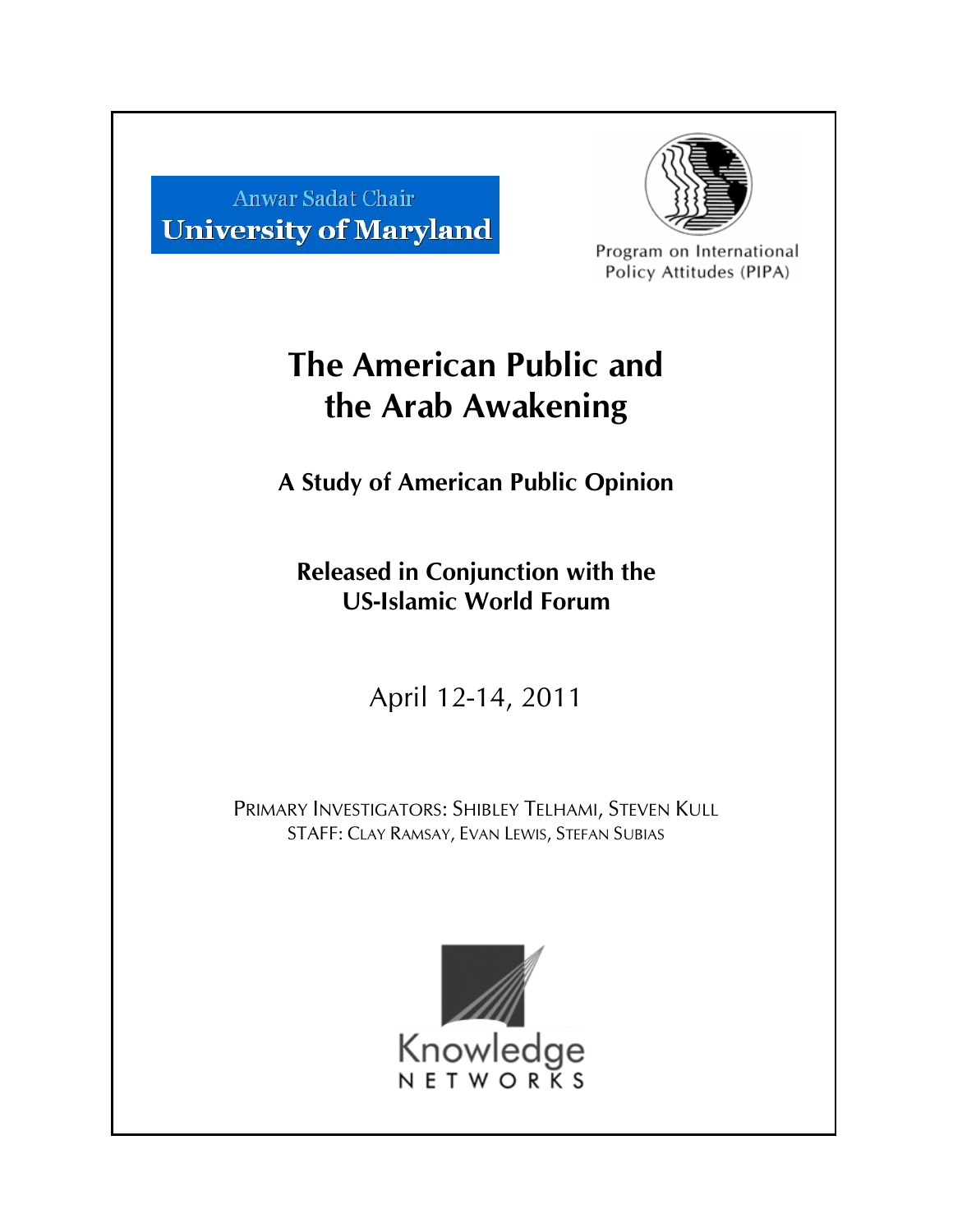**The Anwar Sadat Chair for Peace and Development** was established at the University of Maryland, College Park in the fall of 1997 in memory of the late Egyptian President Anwar Sadat. The Chair, under the leadership of the Sadat Professor Shibley Telhami, is housed in the Center for International Development and Conflict Management (CIDCM) and makes its academic home in the Department of Government and Politics. The Chair was made possible by the commitment of Anwar Sadat's widow, Dr. Jehan Sadat, to her husband's legacy of leadership for peace. With support from all levels of the University, Dr. Sadat created an endowment for the Chair from the generous support of many individual contributors from around the world.

**The Program on International Policy Attitudes (PIPA)** was established in 1992 with the purpose of giving public opinion a greater voice in international relations. PIPA conducts in-depth studies of public opinion that include polls, focus groups and interviews. It integrates its findings together with those of other organizations. It actively seeks the participation of members of the policy community in developing its polls so as to make them immediately relevant to the needs of policymakers. PIPA is a joint program of the Center on Policy Attitudes and the Center for International and Security Studies at Maryland (CISSM).

**The Center for International and Security Studies at Maryland (CISSM)**, at the University of Maryland's School for Public Policy, pursues policy-oriented scholarship on major issues facing the United States in the global arena. Using its research, forums, and publications, CISSM links the University and the policy community to improve communication between scholars and practitioners.

**Knowledge Networks** is a polling, social science, and market research firm based in Menlo Park, California. Knowledge Networks uses a large-scale nationwide research panel which is randomly selected from the national population of households having telephones and is subsequently provided internet access for the completion of surveys (and thus is not limited to those who already have internet access).

#### **Acknowledgements**

Abe Medoff managed the production of the report, with contributions from Alexandra Beizan-Diaz and Benjamin Weinberg.

This project was funded by the Circle Foundation and the Anwar Sadat Chair.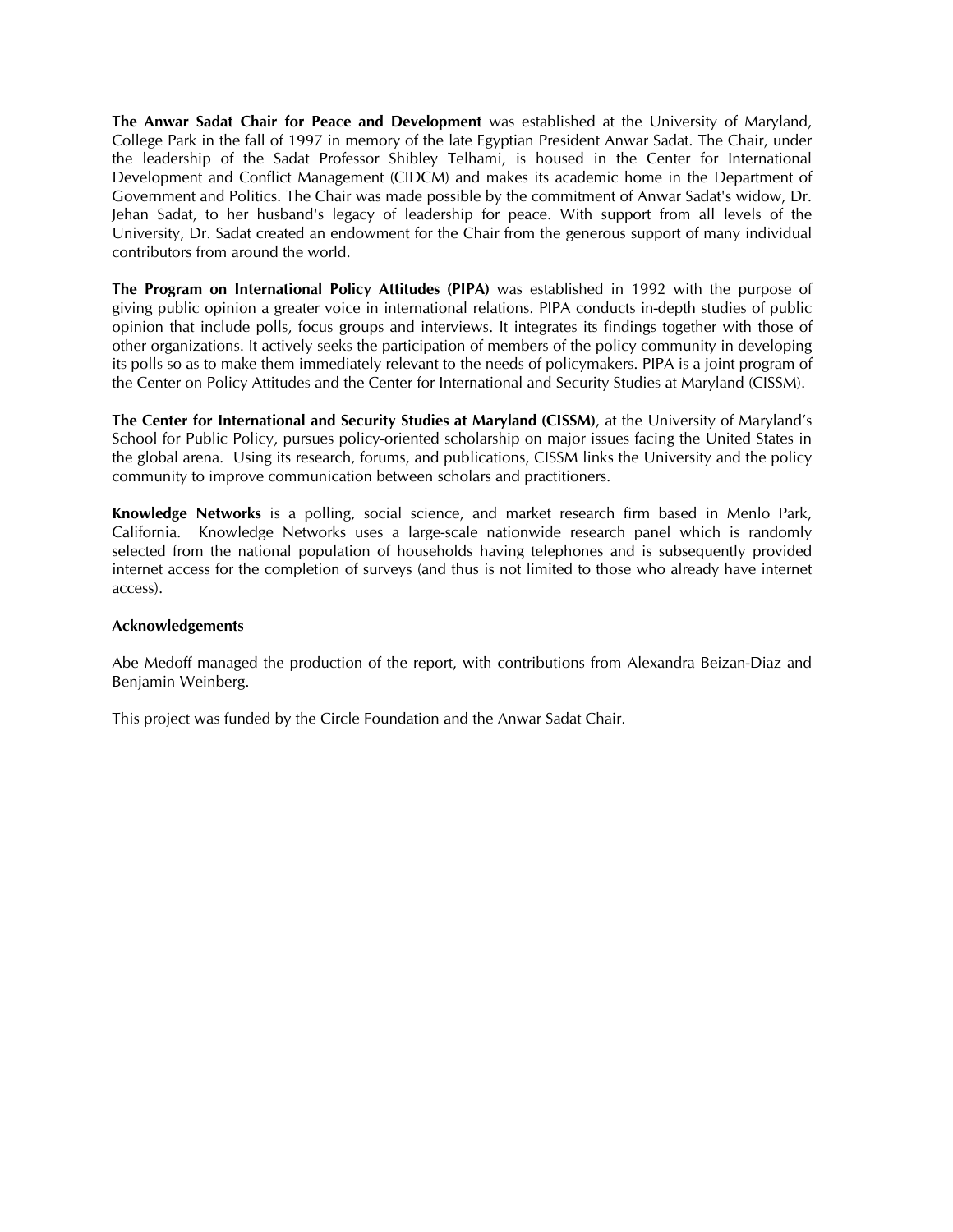# **INTRODUCTION**

Ignited by the self-immolation of a vegetable seller abused by a low-level government official, inflamed publics throughout the Arab world have risen up demanding democracy and denouncing corrupt and entrenched governments. Leaders in the US and other western governments have been reeling as they have seen allied governments in Tunisia and then Egypt tumble and others in the region destabilized with their prospects still uncertain.

These developments have raised profound questions for US foreign policy as the American leaders have both tried to get out in front of the popular demand for democracy and to preserve good relations with governments still standing—at least for now.

While most of this discussion has occurred within the realm of elite discourse, the questions that have arisen are ones that relate to fundamental issues and values that can and do engage many Americans. However the American public has had little chance to weigh in on these questions.

To bring the American public into this discussion the Anwar Sadat Chair for Peace and Development and the Program on International Policy Attitudes (PIPA), both of the University of Maryland, undertook an in-depth survey of Americans' current attitudes toward the Arab world and the unfolding drama in it. The study sought to address the following questions:

Americans are going through a difficult economic recovery: in this context, how many Americans look on relations with the Muslim world as a high priority today?

Some in the policy community are concerned that a movement toward democracy poses a threat to US interests as it may lead to the election of governments that are unfriendly to the US. Does the public look at the potential for democracy with trepidation? And what if elections were to result in an unfriendly government—how would the public feel about the democratic change then?

While Islamist groups were not visible at the forefront when demonstrations began, there are signs that these groups are finding their footing now. Does the US public perceive the uprisings as having a dominant Islamist component?

Some also hold the views that tendencies inherent in Islam or Arab political culture make them incompatible with democracy. Do Americans think it is possible for Arab and Islamic countries to become democratic?

Over the last several years, Americans in general have tended to lukewarm or unfavorable feelings about many Middle Eastern countries—including some that are US allies, as well as some that are not. Has the Arab spring had an impact on these feelings?

Beside the government, how do Americans feel about the Arab people and how has this been affected by the uprisings?

Much of the policy debate in the United States has been over what kind of role the US should take in countries experiencing waves of demonstrations. Some argue the US should take a stronger role as the champion of freedom and support the demonstrators; others express concern about the costs for US policy of putting long-time American allies under more pressure to reform. Where does the public come down in this discussion?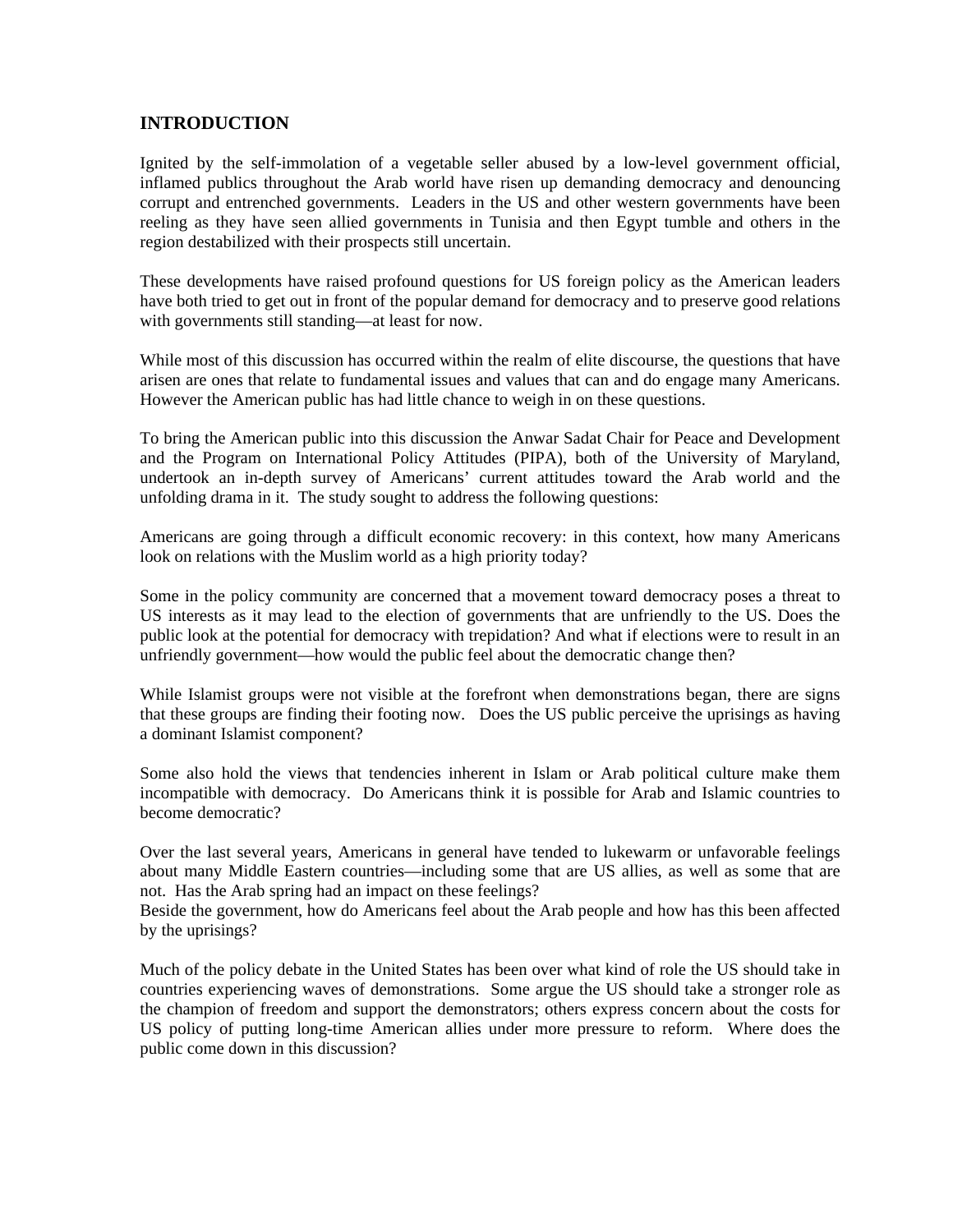In Libya the US is now committed to an international effort to maintain a no-fly zone and obstruct pro-Qadaffi forces from attacking civilians. Does the public support this effort? And if the air strikes fail would Americans favor going further and supplying the rebels with arms?

Before the wave of demonstrations and uprisings began, the US was facing difficulties in its effort to get negotiations in the Israeli-Palestinian conflict off dead center. How does the American public view this effort now—and has the Arab spring had an influence on their views?

Finally, the Arab awakening poses a major new question mark about the possibility of finding common ground between the West and the Muslim world. The democratic wave has provided stirring images of unarmed crowds demonstrating in the face of bullets, both rubber and steel. How do Americans feel about these issues now?

# **METHODOLOGY**

The poll was fielded from April 1 to 5, 2011 with a sample-size of 802 respondents. The margin of error for the full sample was 3.5%. It was conducted using the web-enabled KnowledgePanel®, a probability-based panel designed to be representative of the U.S. population. Initially, participants are chosen scientifically by a random selection of telephone numbers and residential addresses. Persons in selected households are then invited by telephone or by mail to participate in the web-enabled KnowledgePanel®. For those who agree to participate, but do not already have Internet access, Knowledge Networks provides a laptop and ISP connection. More technical information is available at <http://www.knowledgenetworks.com/ganp/reviewer-info.html>.

# **SUMMARY OF FINDINGS**

The key findings of the study were:

#### *1. Priority of US-Muslim World Relations*

Six in ten Americans view US relations with the Muslim world as at least one of the top five issues in US foreign policy....................................................................................................................................4

#### *2. The US and Democracy in the Middle East*

An overwhelming majority of Americans think that it would be positive for the US if the Middle East were to become more democratic, and a solid majority would favor this happening even if this resulted in the country being more likely to oppose US policies............................................................4

#### *3. Potential for Democracy in the Middle East*

Only a small minority believes that the uprisings in the Arab world are primarily about Islamist groups seeking political power, while the most common position is that they are primarily about ordinary people seeking freedom and democracy. A slight majority is confident that the changes in the Middle East will lead to more democracy. A clear majority, though, thinks it is possible for Arab and Islamic countries to become democratic, rejecting the idea that Islam and democracy are incompatible............................................................................................................................................5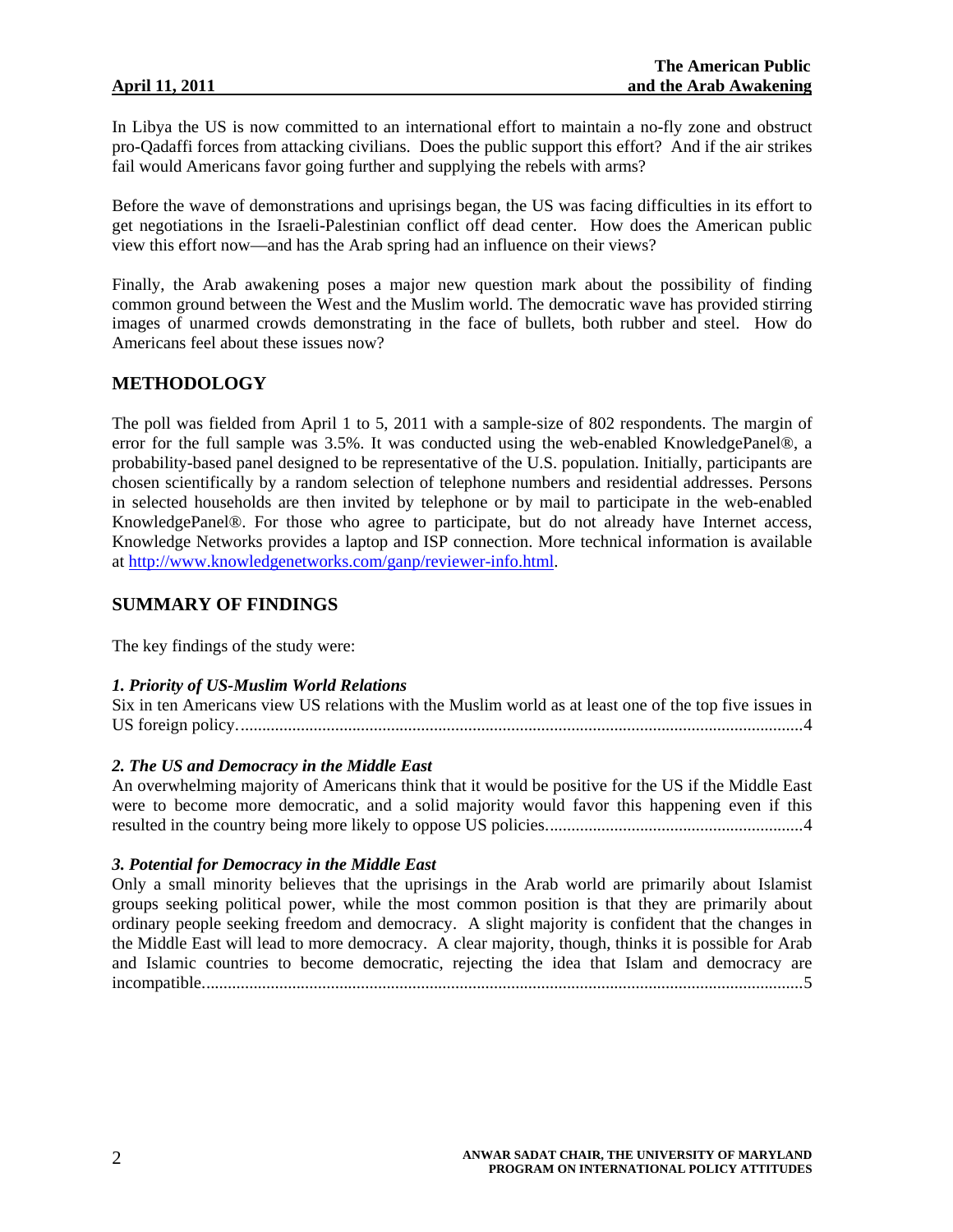### *4. Effect of the Uprising on Views of the Arab World*

Trend line questions show signs of modest improvement in American attitudes toward Saudi Arabia, Syria, and Egypt. Majorities express favorable views of the Arab people in general, the Saudi people and especially the Egyptian people, putting the Egyptian people nearly on a par with the Israeli people. Substantial numbers say that the uprisings have increased their sympathy for the Arab people and their sense of how similar the aspirations of the Arab world are to theirs. Only very small minorities said that it decreased these feelings and perceptions. .......................................................... 7

# *5. How US Should Deal With Uprisings*

About two thirds believe that the US should take a neutral position relative to the government and the demonstrators in Syria, Bahrain, Yemen, Saudi Arabia or Jordan. However, among those who want the US to take a side, they overwhelmingly favor the US siding with the demonstrators. .................... 8

# *6. The Conflict in Libya*

A majority, though a declining one, approves of the use of US airpower, together with that of other countries, to defend Libyan civilians. If the air campaign does not succeed, a majority of respondents say they would oppose providing arms to the rebels.............................................................................. 9

# *7. The Israeli-Palestinian Issue*

The uprisings in the Arab world have had little effect on American views of the Israeli-Palestinian issue. Two thirds continue to have a favorable view of Israel, but also continue to favor the US not lean toward favoring either side in the conflict. The dominant view continues to be that the Obama administration's efforts to resolve the conflict are at about the right level; among the rest, as recently as November more said that the Administration was not trying hard enough, but now that number has gone down and an equal number say that the Administration is trying too hard. .................................. 9

#### *8. Compatibility of West and Islam*

Majorities reject the view that violent conflict between Muslim and Western cultures is inevitable and believe that their nations can peacefully coexist. However, a majority continues to believe that there are more violent extremists within Islam than in other religions.. ....................................................... 10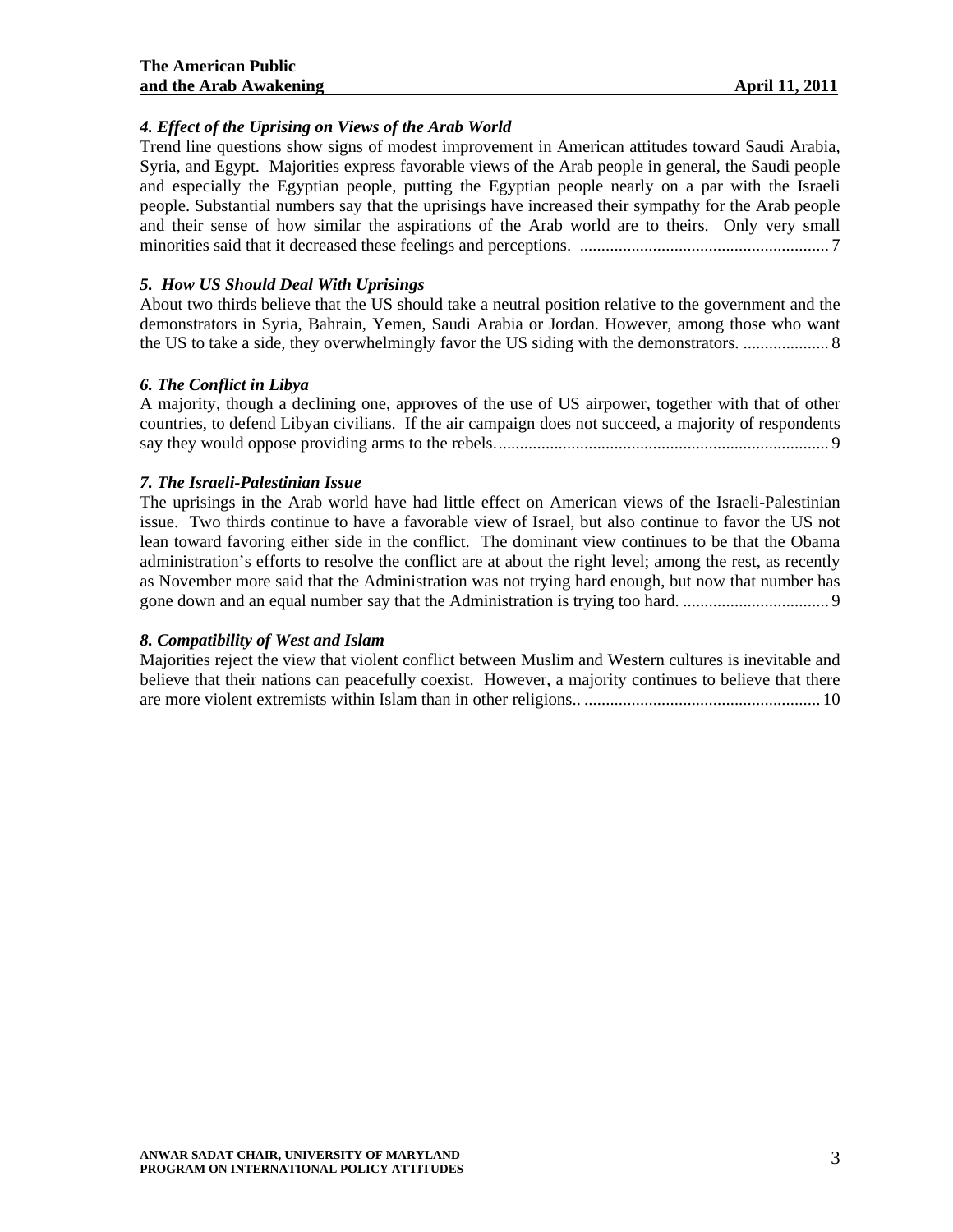#### **FINDINGS**

#### *1. Priority of US-Muslim World Relations*

#### **Six in ten Americans view US relations with the Muslim world as at least one of the top five issues in US foreign policy.**

A majority of Americans see the relations between the US and the Muslim world as among the several most important issues the US faces in its foreign policy. Respondents were asked, "Thinking about US interests, how important an issue is the US relationship with Muslims and Muslim majority countries—the single most important issue for the US; among the top three issues; among the top five issues; or not among the top five issues?"

Sixty-one percent rated "the US relationship with Muslims and Muslim majority countries" as *at* 



*least* among the top five issues for US interests, with 43% rating it among the top five issues, 15% going further and rating it among the top three, and 3% calling it the single most important issue. Only 36% said relations with the Muslim world were not among the top five issues for US interests. This view-- virtually unchanged from the fall of 2010--has apparently not been influenced by the prodemocratic wave in Arab countries.

#### *2. The US and Democracy in the Middle East*

**An overwhelming majority of Americans think that it would be positive for the US if the Middle East were to become more democratic, and a solid majority would favor this happening even if this resulted in the country being more likely to oppose US policies.** 

When asked "Do you think that if the countries of the Middle East become more democratic, this will be more positive or more negative for the US over the next few years," two in three (65%) said this would be a positive development for the United States, and only 31% thought it would be more negative.

When asked how a more democratic Middle East would affect the United States not just in the next few years, but "in the long run," a larger majority of 76% thought this would be more positive, while only 19% saw it as more negative.



Among those who rated US-Muslim relations among the top five issues for US foreign policy views were even more positive. For the near term 68% thought it would be more positive; while among those rating US-Muslim relations lower, this was 62%. In the long term 80% viewed democratization as positive for the US, as compared to 72% of those who saw it as a lower priority.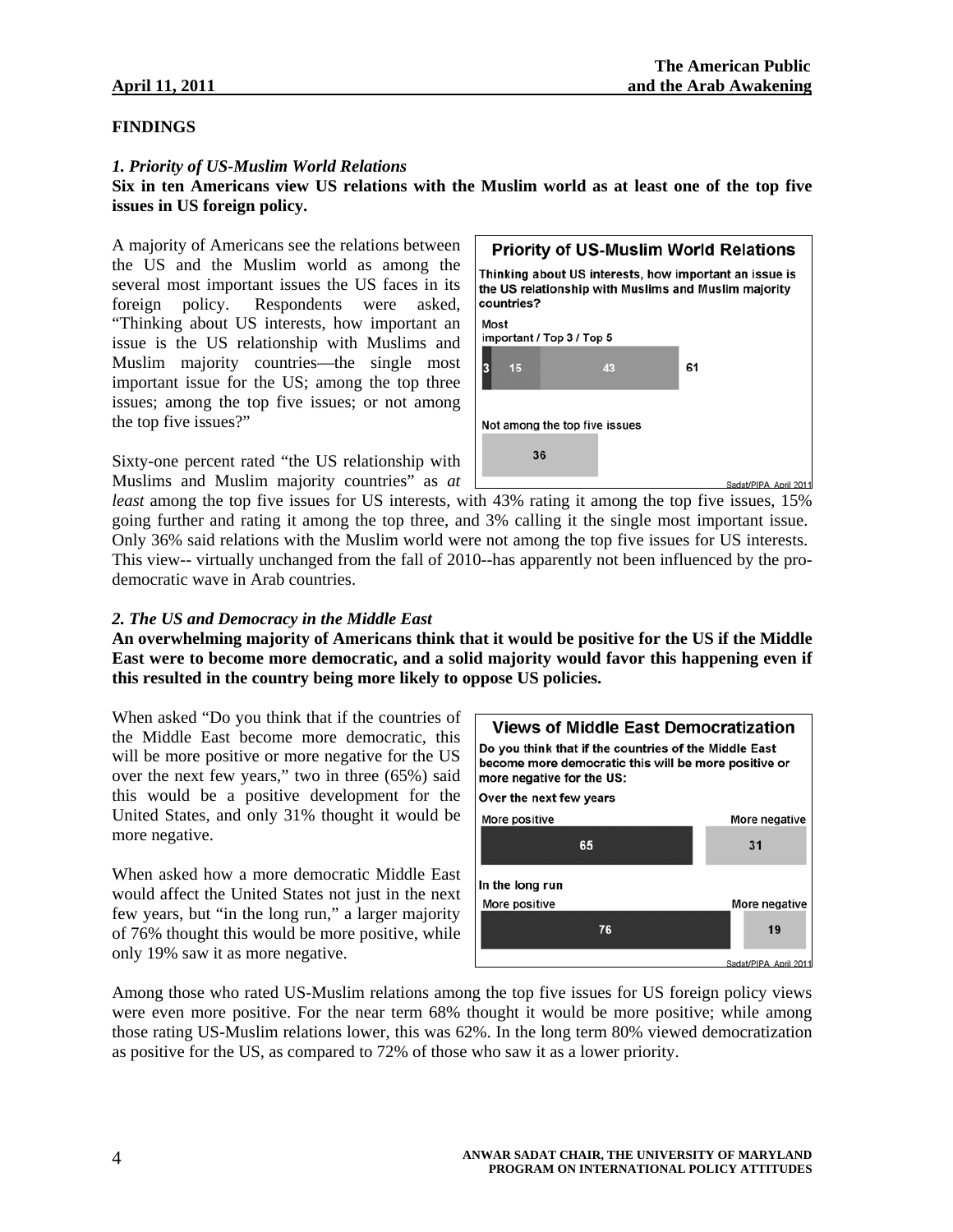A clear majority welcomes a greater measure of democracy, even with increased risk of opposition to US policies. Offered the statement, "I would want to see a country become more democratic, even if this resulted in the country being more likely to oppose US policies," 57% said they agreed. This is up 9 points from when the same question was asked in 2005. In the current poll 40% disagreed with the statement, unchanged from 2005. "Don't know" responses dropped from 12% to 4%, suggesting that Americans have come to greater clarity on the issue.

#### **What if Democratization Leads to Unfriendly Government?**

"I would want to see a country become more democratic even if this resulted in the country being more likely to oppose US policies."



Among those who rated US-Muslim relations among the top five US foreign policy issues, 60% agreed with the statement; among the rest, this was 52%.

### *3. Potential for Democracy in the Middle East*

**Only a small minority believes that the uprisings in the Arab world are primarily about Islamist groups seeking political power, while the most common position is that they are primarily about ordinary people seeking freedom and democracy. A slight majority is confident that the changes in the Middle East will lead to more democracy. A clear majority, though, thinks it is possible for Arab and Islamic countries to become democratic, rejecting the idea that Islam and democracy are incompatible.** 

When Americans look at the political changes sweeping the Arab world, they do not perceive them as having a dominant Islamist component. Asked whether they thought "the popular uprisings in the Arab world are more about Islamist groups seeking political power, more about ordinary people seeking freedom and democracy, or both equally," just 15% said they were more about Islamist groups seeking power. A much larger 45% said the uprisings were more about people seeking democracy. Thirty-seven percent said they were about both things equally.

Among those who rated US-Muslim relations



among the top five US foreign policy issues, 51% said the uprisings were more about people seeking democracy (13% Islamist groups, 34% both equally); among the rest, 37% said they were more about people seeking democracy (17% Islamist groups, 41% both equally).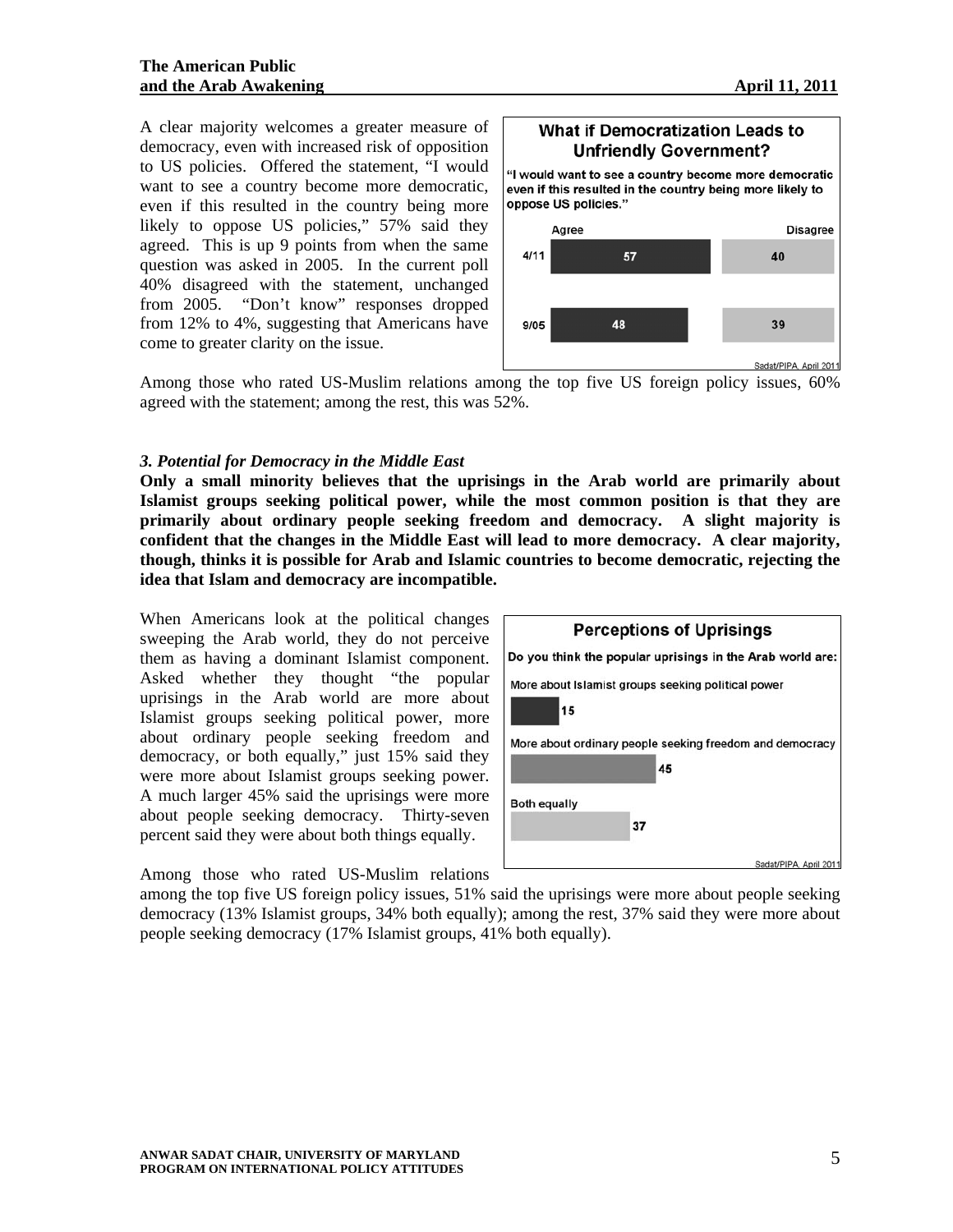Americans only lean slightly to an optimistic view about the likelihood of democracy resulting from the current wave of change. A slight majority of 51% thought it likely that "the changes occurring in the Middle East will lead to more democracy there," but only 9% called this very likely, while 42% said it was somewhat likely. Forty-seven percent thought an outcome of more democracy was unlikely, but only 7% said it was not at all likely, while 40% said it was not very likely.

Those who rated US-Muslim relations among the top five issues were considerably more positive: 58% of this group said more democracy was



likely; among the rest, only 40% thought so. Views also divide sharply along partisan lines with 64% of Republicans pessimistic, 63% of Democrats optimistic, and independents leaning to the optimistic side (52% to 47%).

However, a larger majority views democracy in Arab and Islamic countries as a definite possibility. Respondents were asked to choose one of two positions: that "it is possible for Islamic countries to be democratic," or that "democracy and Islam are incompatible." A clear majority of 56% said this was possible, while 41% thought democracy and Islam are incompatible. When this question was asked in 2005, the majority seeing democracy as possible was almost the same (55%).

Respondents were also asked later in the questionnaire whether it is possible for "Arab

countries" to be democratic--again counterposed against the argument that democracy and Islam are incompatible. The results were virtually the same: 54% said it is possible for Arab countries to be democratic, while 42% said that democracy and Islam are incompatible.

These questions, though, were a point of partisan difference. While a large majority of Democrats (69%) and a modest majority of independents (52%) said that it is possible for Islamic countries to be democratic, Republicans were divided, with only 47% taking this position and 51% saying that Islam and democracy are incompatible. Numbers were similar for the question about Arab societies--but among Republicans only 43% said it is possible for Arabs to be democratic, while a 55% majority said that democracy and Islam are incompatible.

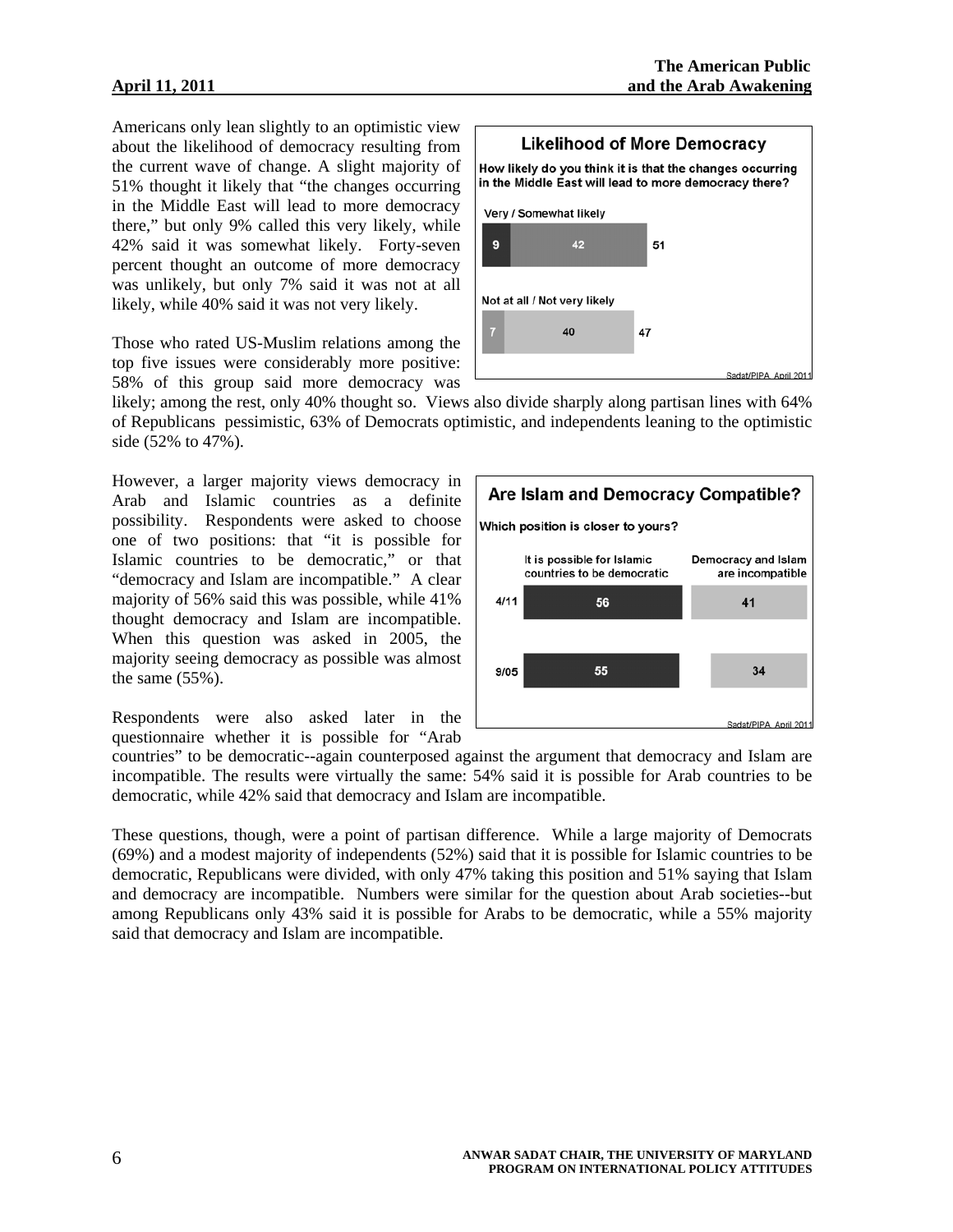#### *4. Effect of the Uprising on Views of the Arab World*

**Trend line questions show signs of modest improvement in American attitudes toward Saudi Arabia, Syria, and Egypt. Majorities express favorable views of the Arab people in general, the Saudi people and especially the Egyptian people, putting the Egyptian people nearly on a par with the Israeli people. Substantial numbers say that the uprisings have increased their sympathy for the Arab people and their sense of how similar the aspirations of the Arab world are to theirs. Only very small minorities said that it decreased these feelings and perceptions.** 

When asked whether their views of some key Arab countries are favorable or unfavorable, there are signs of a modest but definite warming in the US public compared to the past.

A little under half (44%) expressed favorable views of Saudi Arabia, up 9 points from when Gallup last asked this question in 2010. In the current poll 51% expressed an unfavorable view, down 7 points from 2010. The last time Gallup found this level of warm feelings for Saudi Arabia was before 9/11.

Views of Syria, while still largely unfavorable, are also warmer than any levels Gallup has found in recent years. Currently, 32% express favorable views, up 11 points from the 21% that Gallup found in 2007 and higher than Gallup has ever found. Unfavorable views are still substantial, though, at 61%--down from 66% in 2007.

For Egypt, a majority of 60% said they have a favorable view, while 33% have an unfavorable view. This is a sharp improvement over just two months earlier in February—during the peak of the crisis--when only 40% were favorable toward Egypt (Gallup). However, this is not a significant increase over the favorability ratings in previous years.

When respondents were asked about the *people* in Arab countries, their answers were more positive than when they were just asked about the countries themselves. "Arab people in general" were also viewed favorably by 56%; 38% viewed them unfavorably.

Fifty-seven percent had favorable views of the people of Saudi Arabia—13 points higher than their favorable views of the country-- while 37% had unfavorable views.





Interestingly, a large majority of 70% viewed the Egyptian people favorably—10 points higher than their favorable views for the country--and only 24% had unfavorable views. Interestingly, this is only a little less the number who view the Israeli people favorably (73%).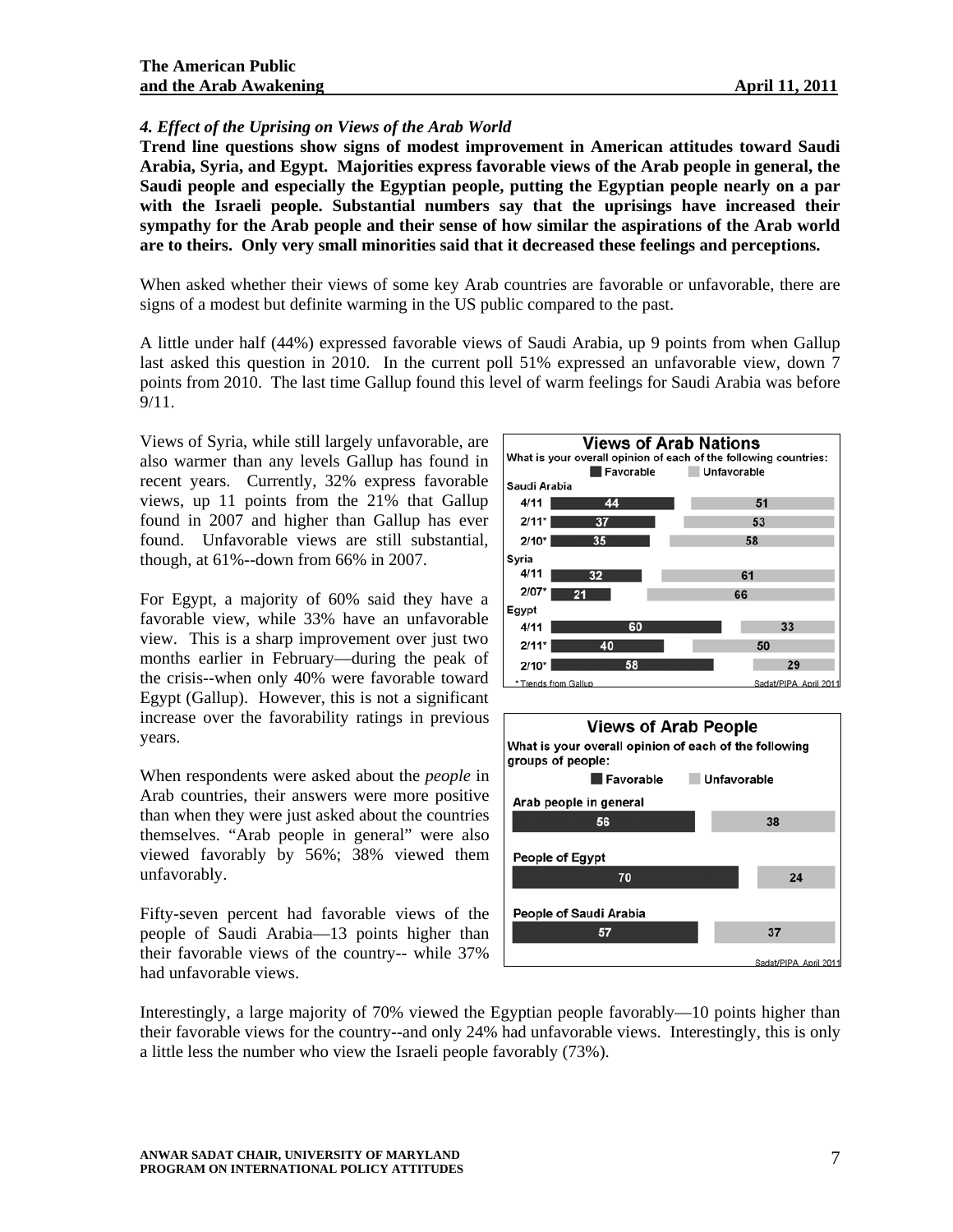There are indications that some of these favorable views may be related to the Arab uprisings. Respondents were asked how "the popular uprisings in the Arab world" affected their views on a number of areas.

A substantial number reported changes related to their views of the Arab people. Thirty-nine percent said that their "level of sympathy for the Arab people" had increased a little (27%) or a lot (12%), while only 6% said their sympathy had decreased (54% said there had been no change). Thirty-three percent said their "sense of how similar the aspirations of the Arab people are to yours" had increased a little (25%) or a lot (8%); only 9% said this sense had decreased for them (56% said there had been no change).

However, when asked about the effect of the

uprisings on their optimism, the net effects were more modest. Twenty-seven said their "optimism about relations between the US and the Arab world" had increased, while for 17% it had decreased. Twenty-nine percent said their "optimism that peaceful change is possible in the Arab world" had increased, though 24% said it had decreased.

#### *5. How US Should Deal With Uprisings*

**About two thirds believe that the US should take a neutral position relative to the government and the demonstrators in Syria, Bahrain, Yemen, Saudi Arabia or Jordan. However, among those who want the US to take a side, they overwhelmingly favor the US siding with the demonstrators.** 

Respondents were asked whether "in responding to the popular uprisings in the following countries," the US should "express support for the demonstrators, express support for the government, or not take a position." They were asked this question relative to five countries: Syria, Bahrain, Jordan, Saudi Arabia, and Yemen. Across the five countries, 65-69% said the US should not take a position about the uprisings in those countries (Syria 66%, Bahrain 69%, Jordan 68%, Saudi Arabia 65%, Yemen 68%).

**US Position Toward Uprisings** In responding to the popular uprisings in the following countries, do you think the US should:  $\blacksquare$  Express support for  $\blacksquare$  Not take a **Express support** m, demonstrators position for government Syria  $26$ Yemen 24 **Bahrain**  $21$ Jordan  $21$ Saudi Arabia  $21$ Sadat/PIPA, April 2011

However, among those who wanted the US to

express support in one direction or the other, the weight went overwhelmingly toward supporting the demonstrators. Though some countries are allies of the US and others are not, there was little variation in this pattern. Thus for Syria, 26% wanted to express support for the demonstrators, 4% for the government; for Bahrain, 21% wanted to support demonstrators, 6% the government; for Jordan, 21% for the demonstrators, 7% for the government; for Saudi Arabia, 21% for the demonstrators, 10% for the government; and for Yemen, 24% for the demonstrators and 5% for the government.

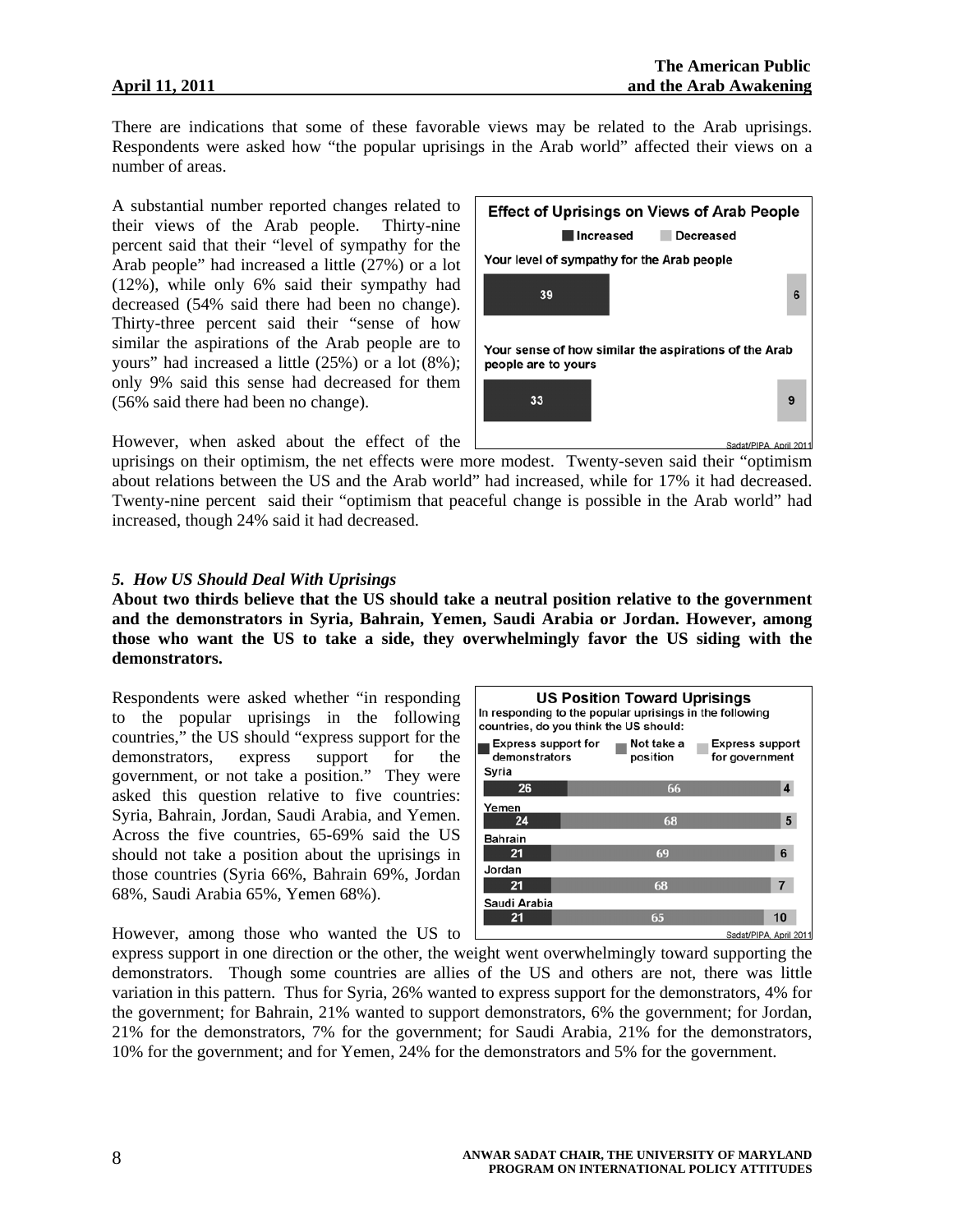### *6. The Conflict in Libya*

**A majority, though a declining one, approves of the use of US airpower, together with that of other countries, to defend Libyan civilians. If the air campaign does not succeed, a majority of respondents say they would oppose providing arms to the rebels.** 

At the time of polling, the airstrikes in Libya by the US and other countries had been in progress for about two weeks. Respondents were asked a question first used by CBS News:

As you may know, the U.S. military and other countries have begun cruise missile and air strikes in Libya in order to protect civilians from attacks by Qaddafi's forces. Do you approve or disapprove of the U.S. and other countries taking this military action in Libya?

A majority of 54% approved the airstrikes, while 43% disapproved. This represents a 14-point dropoff in support from the 68% that CBS found March 20-21, starting the day after airstrikes began. It is common that the moment after initiating military action is also the action's highest point of support in polls. While 63% of Democrats and 55% of Republicans approved, independents were divided (48% approve, 49% disapprove).

Respondents were also asked to consider what to do in the event the airstrikes fail to achieve their goal. Asked: "If the air campaign does not succeed in protecting civilians from attacks by Qaddafi's forces, would you support or oppose the US and other countries providing arms to the Libyan rebels?" A majority opposed this idea by 59% to 36%.



#### *7. The Israeli-Palestinian Issue*

**The uprisings in the Arab world have had little effect on American views of the Israeli-Palestinian issue. Two thirds continue to have a favorable view of Israel, but also continue to favor the US not lean toward favoring either side in the conflict. The dominant view continues to be that the Obama administration's efforts to resolve the conflict are at about the right level; among the rest, as recently as November more said that the Administration was not trying hard enough, but now that number has gone down and an equal number say that the Administration is trying too hard.** 

A large majority continue to have a favorable view of Israel—69% (21% very, 48% mostly). This is virtually no different from the level Gallup found at the height of the Egyptian uprising (68%) or that CNN found in 2010 (67%). Thus Americans reactions to the Arab uprising do not appear to be having an effect on their generally favorable attitude toward Israel.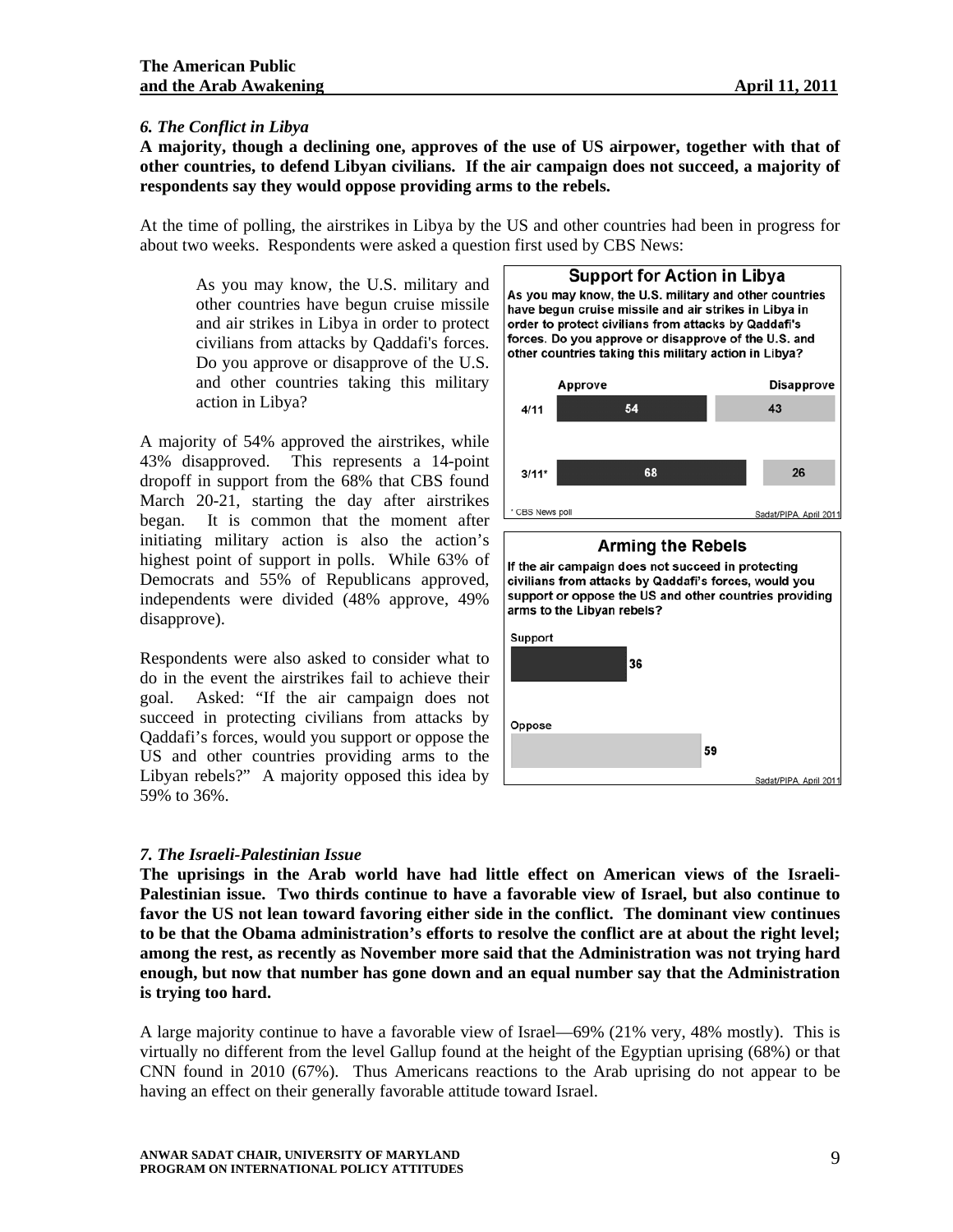At the same time, though, Americans continue to favor by a large margin the US not taking sides in the Israeli-Palestinian conflict. Asked, "In its efforts to resolve the Israeli-Palestinian conflict, what position do you believe the US should take—lean toward Israel, lean toward the Palestinians, or lean toward neither side?" 65% said the US should lean toward neither side. Only 27% said the US should lean toward Israel, and 5% that it should lean toward the Palestinians. This is almost identical to the result of this question in a Sadat Chair poll in November 2010, just before the Arab uprisings began.

As was true in late 2010, the dominant view of "the Obama Administration's diplomatic efforts to resolve the Palestinian-Israeli conflict" is that "the Administration's efforts are at the right level"— 41%, both in this study and in 2010. However, there has been an interesting shift among the remaining respondents. In November 30% faulted the Administration for "not trying hard enough" more than the 21% who thought it was "trying too hard." Now those who think the Administration is trying is not trying hard enough is down four points to 26%, while those saying it is trying too hard is up 7 points to 28%, so that views are essentially balanced.





#### *8. Compatibility of West and Islam*

**Majorities reject the view that violent conflict between Muslim and Western cultures is inevitable and believe that their nations can peacefully coexist. However, a majority continues to believe that there are more violent extremists within Islam than in other religions.** 

Asked to think about Muslim and Western cultures, and say whether "it is possible to find common ground between them" or whether "violent conflict is inevitable," three in five--59%- -said they thought it was possible find common ground. A lesser 41% thought violent conflict is inevitable.

The study also asked about the relations between Western and Muslim *nations*. Asked whether "Western nations and Muslim nations can find a way to peacefully coexist in the world today," or whether "violent conflict between them is inevitable, the answer was essentially the same.